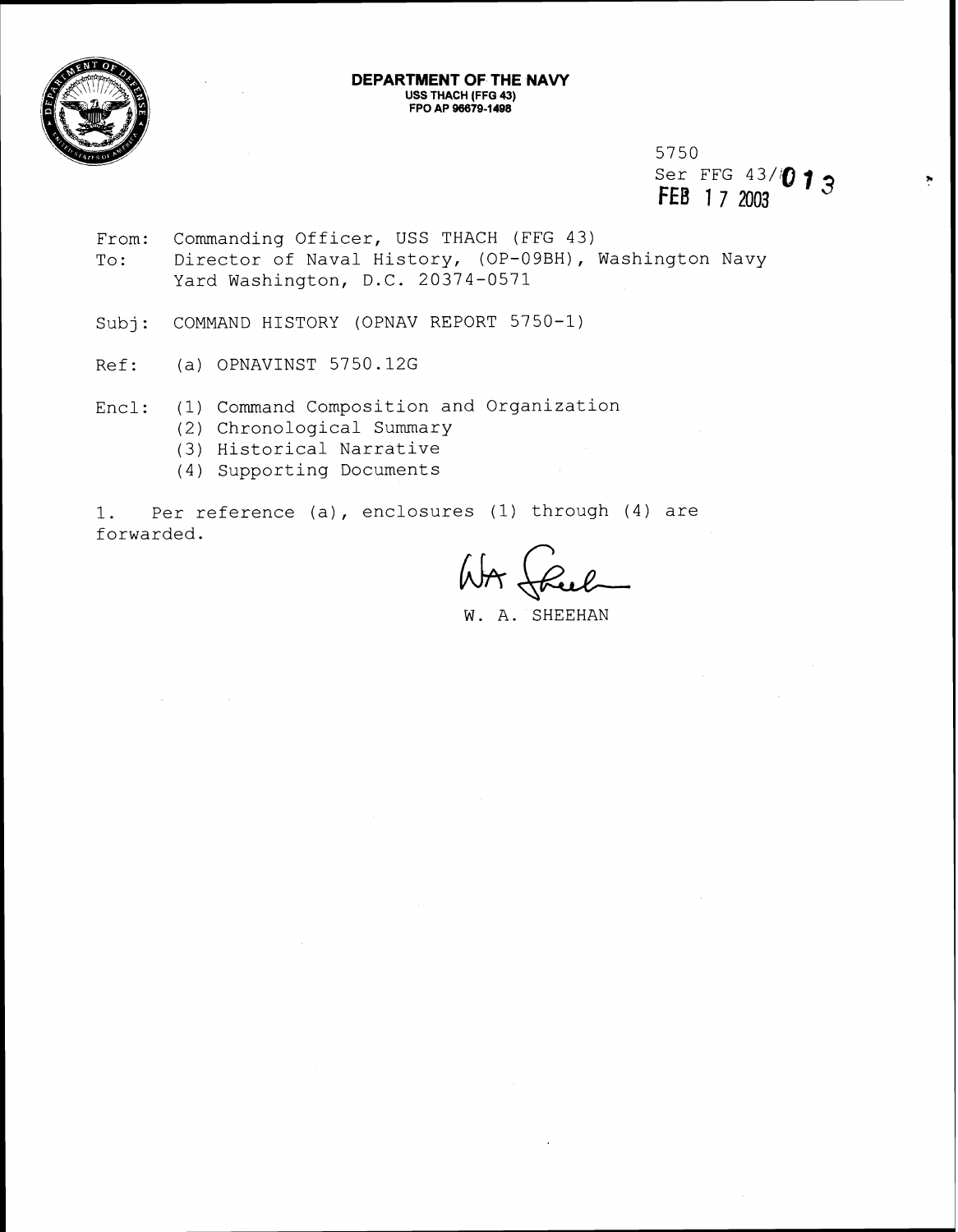#### **USS THACH (FFG 43)**

#### **COMMAND COMPOSITION AND ORGANIZATION**

USS THACH, the namesake of two-time Navy Cross recipient Admiral John Smith Thach, is the thirty-sixth ship of the Oliver Hazard Perry (FFG-7) class of quided missile frigates. THACH's mission is to provide air, surface, and sub-surface protection for merchant and military convoys, aircraft carriers, logistics battle groups, and amphibious task forces, operating either independently or as a part of a Surface Action Group. THACH was built by Todd Pacific Shipyards Corporation, Los Angeles, California. Her keel was laid on March 6, 1982. She was christened on December 18, 1983 and commissioned on March 17, 1984.

The Commanding Officer has the ultimate authority, responsibility and accountability for the performance and welfare of the ship and her crew. Second in command, the Executive Officer implements policies and regulations as applicable to the ship and her mission. Each Department Head reports to the Commanding Officer via the Executive Officer.

USS THACH is under the administrative command of Commander, Destroyer Squadron SEVEN and is homeported in San Diego, CA.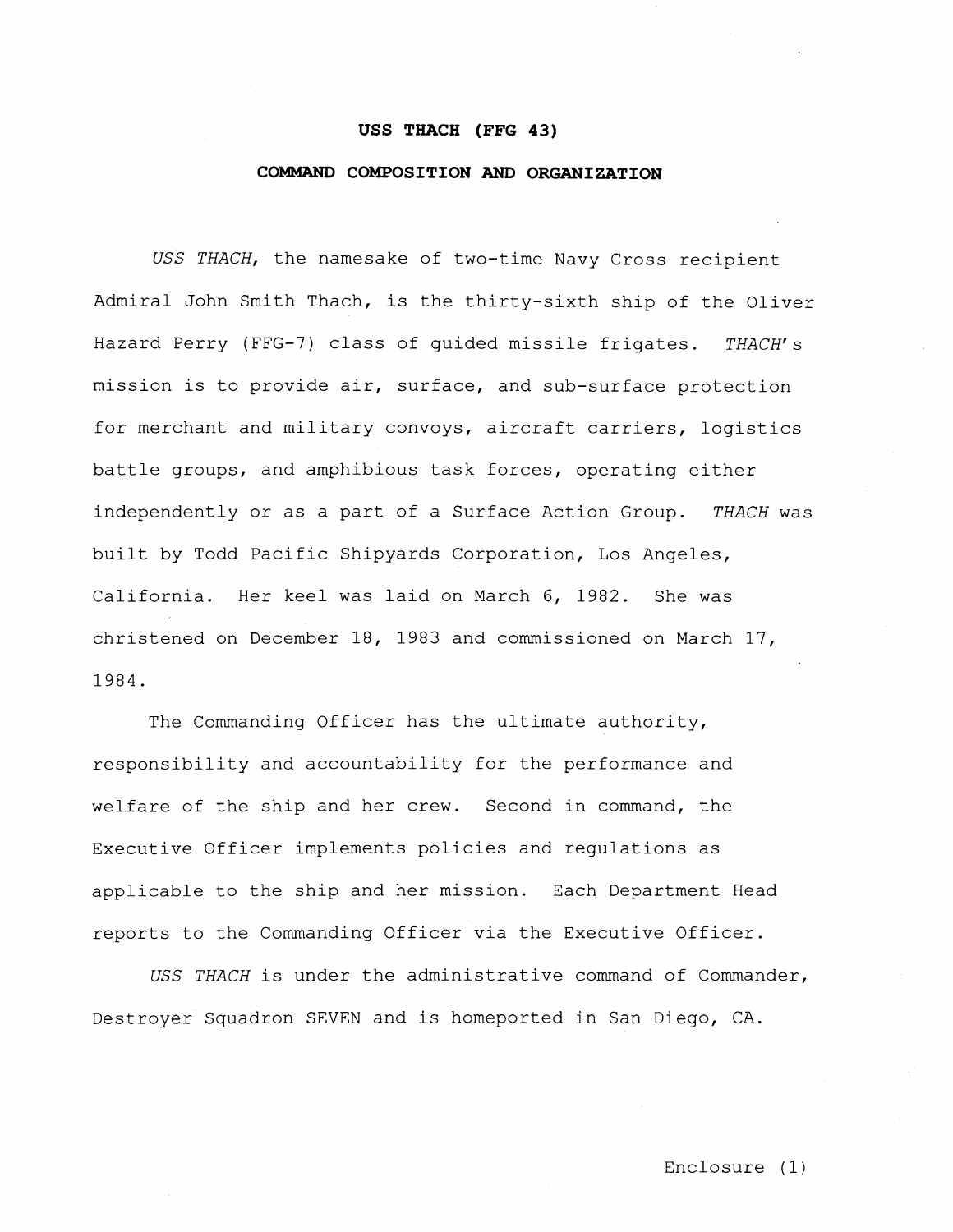# **SHIP'S ORGANIZATION, 2002**

COMMANDING OFFICER: CDR William A. Sheehan  $(12<sup>th</sup>$  Commanding Officer)

EXECUTIVE OFFICER: LCDR Paul J. Lommel Relieved by LCDR James A. Lewis

#### **DEPARTMENT ORGANIZATION**

| COMBAT SYSTEMS:<br>LCDR<br>Relieved by LT                                  |
|----------------------------------------------------------------------------|
| Assistant Combat Systems Officer<br>LTJG                                   |
| Fire Control Officer (CF Division)<br>LTJG                                 |
| Electronic Materials Officer (CE Division)<br>LTJG                         |
| Anti-Submarine Warfare Officer (CA Division)<br>LTJG                       |
| Gunnery Officer (CG Division)<br>LTJG<br>Relieved by ENS                   |
| OPERATIONS:<br>LT<br>Relieved by LT                                        |
| First Lieutenant (First Division)<br>LTJG<br>Relieved by ENS               |
| Combat Information Center Officer (OI Division)<br>LTJG<br>Relieved by ENS |
| Communications Officer (OC Division)<br>LTJG<br>Relieved by LTJG           |
| Electronic Warfare Officer (OW Division)<br>LTJG                           |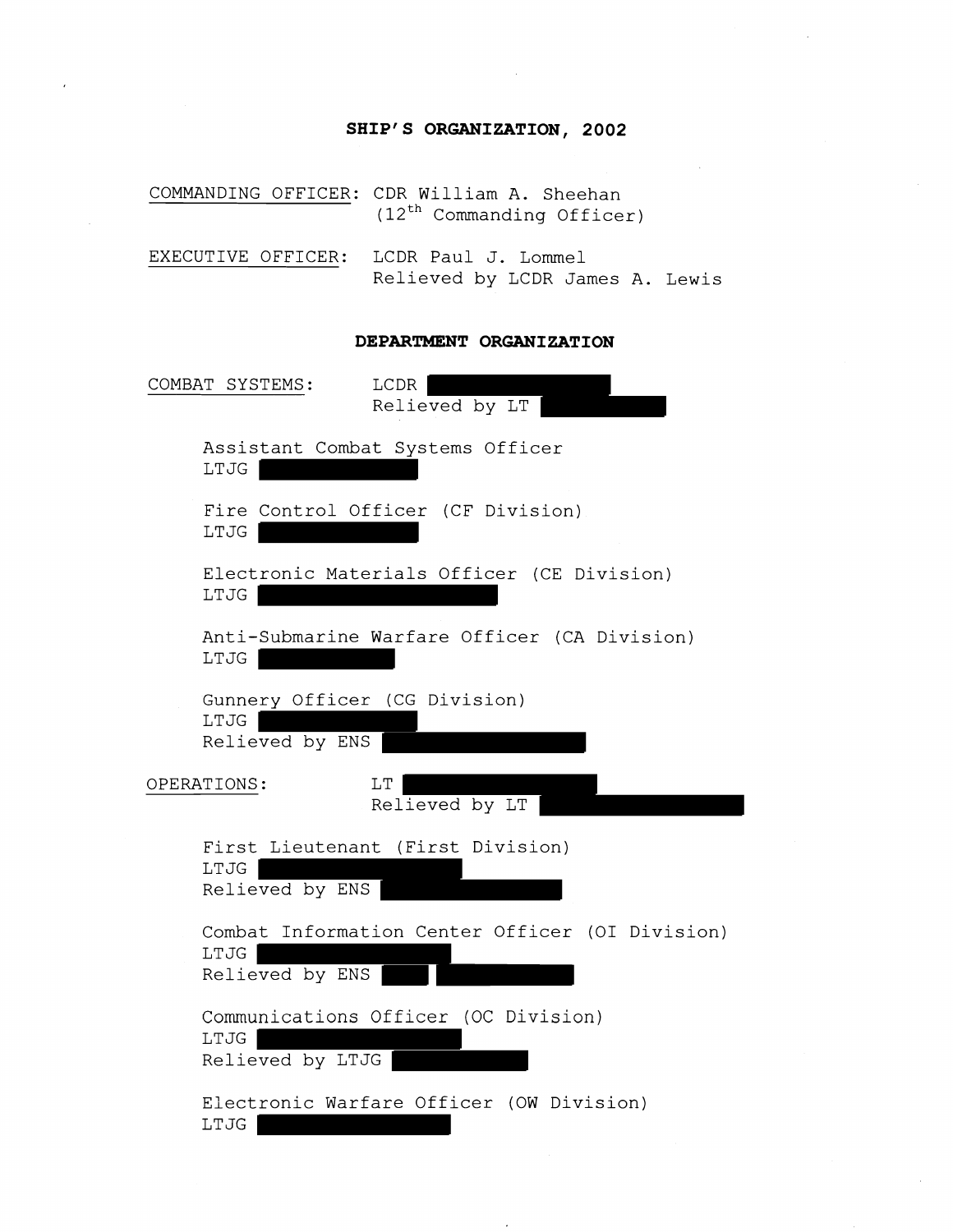| NAVIGATOR/ADMIN OFFICER:<br>LT                                   |
|------------------------------------------------------------------|
| Relieved by LT<br>ENGINEERING:<br>LT                             |
| Relieved by LT                                                   |
| Main Propulsion Assistant (M Division)<br>ENS                    |
| Damage Control Assistant (R Division)<br>ENS                     |
| Repair Division Officer<br>ENS<br>Relieved by ENS                |
| Auxiliaries Officer (A Division)<br>$\rm LT$<br>Relieved by LTJG |
| Electrical Officer (E Division)<br>ENS                           |
| SUPPLY:<br>LT                                                    |
| Storekeepers (S-1 Division)<br>$\mathop{\rm LT}\nolimits$        |
| Food Service (S-2 Division)<br>$\rm LT$<br>Relieved by LTJG      |
| Ship's Servicemen (S-3 Division)<br>LTJG                         |
| Disbursing Officer (S-4 Division)<br>LTJG                        |
| MASTER CHIEF PETTY OFFICER OF THE COMMAND:                       |
| CMDMC(SW) Glenn T. St. Pierre                                    |

 $\bar{z}$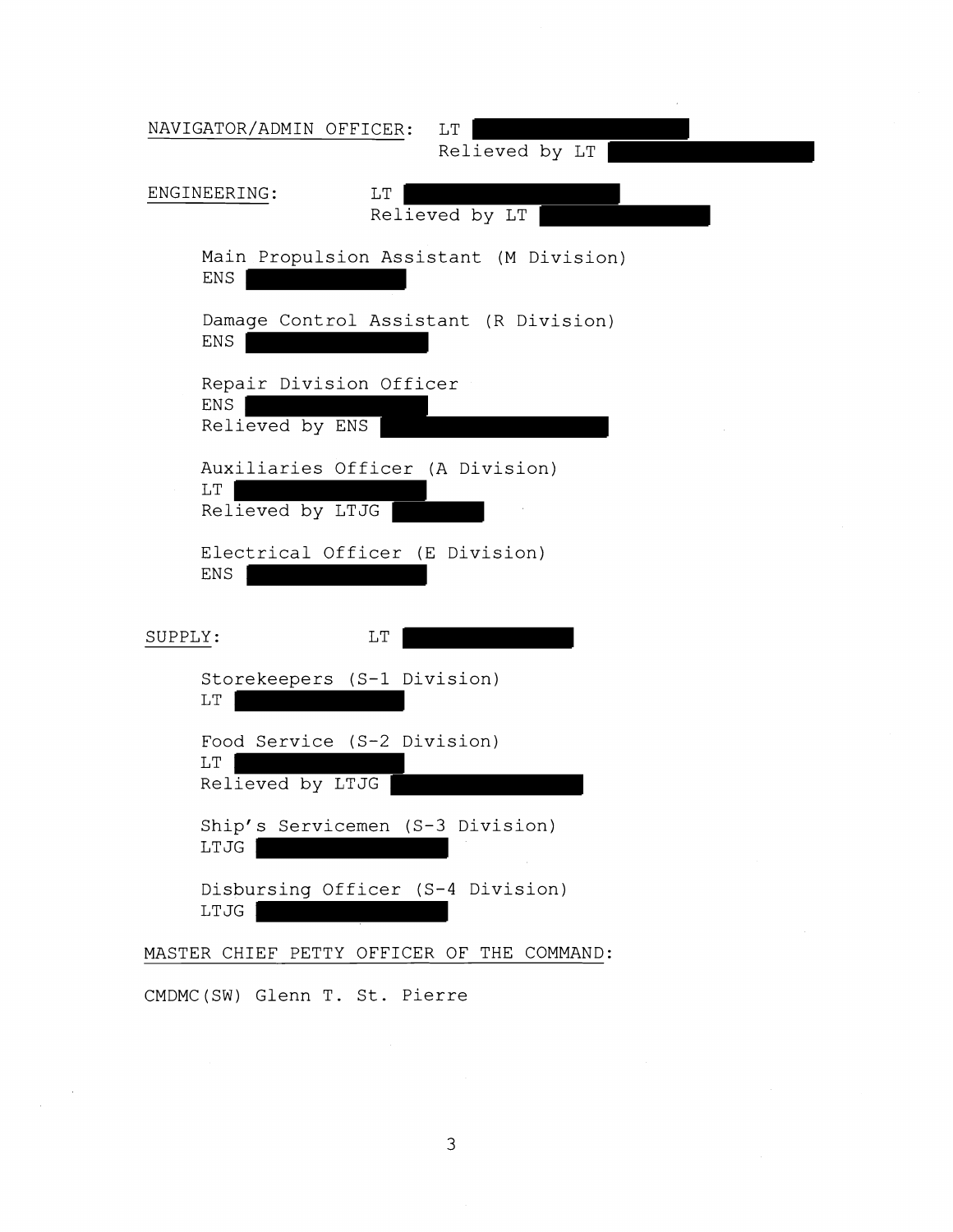## **USS THACH (FFG 43) COMMAND HISTORY 2002 CHRONOLOGICAI, SUMMARY**

- 01 JAN INPORT, NAVAL BASE SAN DIEGO, HOLIDAY STANDDOWN
- 07 JAN HOLIDAY STANDDOWN ENDS
- 10 JAN BERTHSHIP TO GRAVING DOCK COMPOUND, NAVAL BASE SAN DIEGO FOR COMMENCEMENT OF DSRA
- 06 FEB *THACH* NAMED RUNNER-UP FOR FY 2001 CNO ENVIRONMENTAL QUALITY SMALL SHIP AWARD
- 25 FEB BERTHSHIP FROM GRAVING DOCK COMPOUND, NAVAL BASE SAN DIEGO TO CMSD PIER 6 NORTH
- 01 MAR *THACH* NAMED 2001 COMMAND EXCELLENCE AWARD WINNER FOR MARITIME WARFARE (THIRD CONSECUTIVE), ENGINEERING (THIRD CONSECUTIVE), AND LOGISTICS MANAGEMENT (FIRST)
- 13 MAR *THACH* NAMED CG/DDG/FFG CATEGORY SECOND PLACE WINNER FOR 2001 PUBLIC AFFAIRS CENTER HOMETOWN NEWS AWARD
- 21 MAR UNDERWAY, SEA TRIALS, SOCAL OPAREA
- 22 MAR INPORT, NAVAL BASE SAN DIEGO
- 05 APR *THACH* NAMED 2001 FORCE COMMANDER ANNUAL WELLNESS UNIT AWARD (GREEN H) WINNER (FIFTH CONSECUTIVE)
- 08 APR-INTER-DEPLOYMENT TRAINING CYCLE
- 03 JUL
- 08 APR-CART I1
- 12 APR
- 29 APR UNDERWAY, ENROUTE NAVAL WEAPONS STATION SEAL BEACH
- 01 MAY INPORT, NAVAL WEAPONS STATION SEAL BEACH
- 01 MAY-AMMUNITION ONLOAD
- 03 MAY
- 03 MAY UNDERWAY, ENROUTE NSWC PORT HUENEME
- 04 MAY INPORT, NSWC PORT HUENEME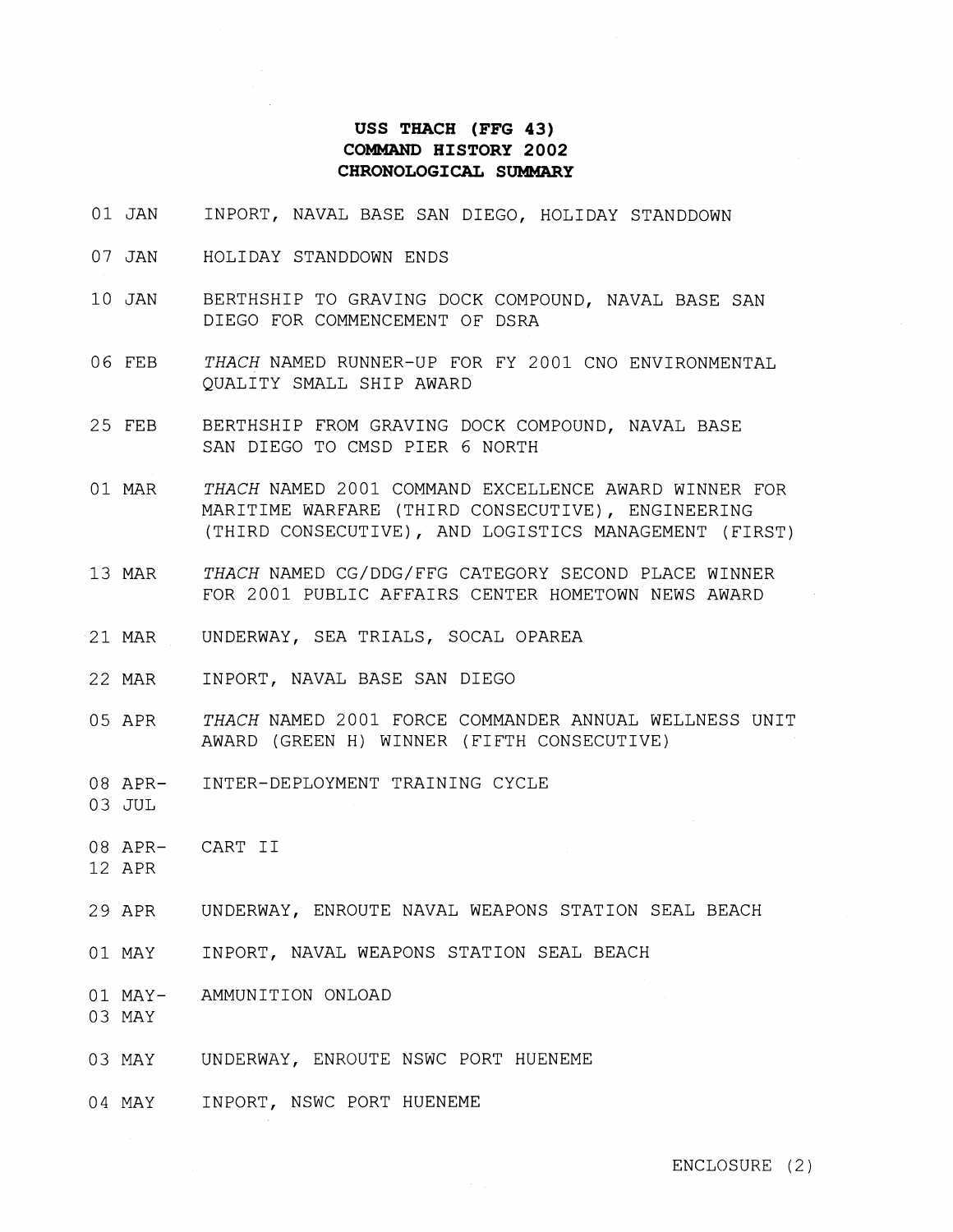- 06 MAY-COMBAT SYSTEMS ASSESSMENT
- 10 MAY
- 10 MAY UNDERWAY, ENROUTE NAVAL BASE SAN DIEGO
- 11 MAY INPORT, NAVAL BASE SAN DIEGO
- 15 MAY CCDGl VISIT (RADM ETNYRE)
- 21 MAY UNDERWAY, WEEK 7 TSTA, SOCAL OPAREA
- 21 MAY SAR RESCUE OF CREW FROM USS DOLPHIN
- 24 MAY INPORT, NAVAL BASE SAN DIEGO
- 28 MAY UNDERWAY, WEEK 8 TSTA, SOCAL OPAREA
- 31 MAY INPORT, NAVAL BASE SAN DIEGO
- 03 JUN UNDERWAY, ENROUTE MAZATLAN, MEXICO
- 07 JUN-INPORT, MAZATLAN, MEXICO
- 
- 10 JUN UNDERWAY, ENROUTE NAVAL BASE SAN DIEGO
- 14 JUN INPORT, NAVAL BASE SAN DIEGO
- 20 JUN-UNDERWAY, SOCAL OPAREA
- 21 JUN

10 JUN

- 21 JUN INPORT, NAVAL BASE SAN DIEGO
- 22 JUN-UNDERWAY, WEEK 12 TSTA, SOCAL OPAREA
- 27 JUN
- 27 JUN INPORT, NAVAL BASE SAN DIEGO
- 01 JUL-UNDERWAY, WEEK 13 TSTA, SOCAL OPAREA
- 03 JUL
- 03 JUL INPORT, NAVAL BASE SAN DIEGO
- 05 JUL SKSR TOMAS J. AKERS DIES WHILE ON LIBERTY IN TIJUANA, MEXICO
- 08 JUL-UNDERWAY, FEP, SOCAL OPAREA
- 09 JUL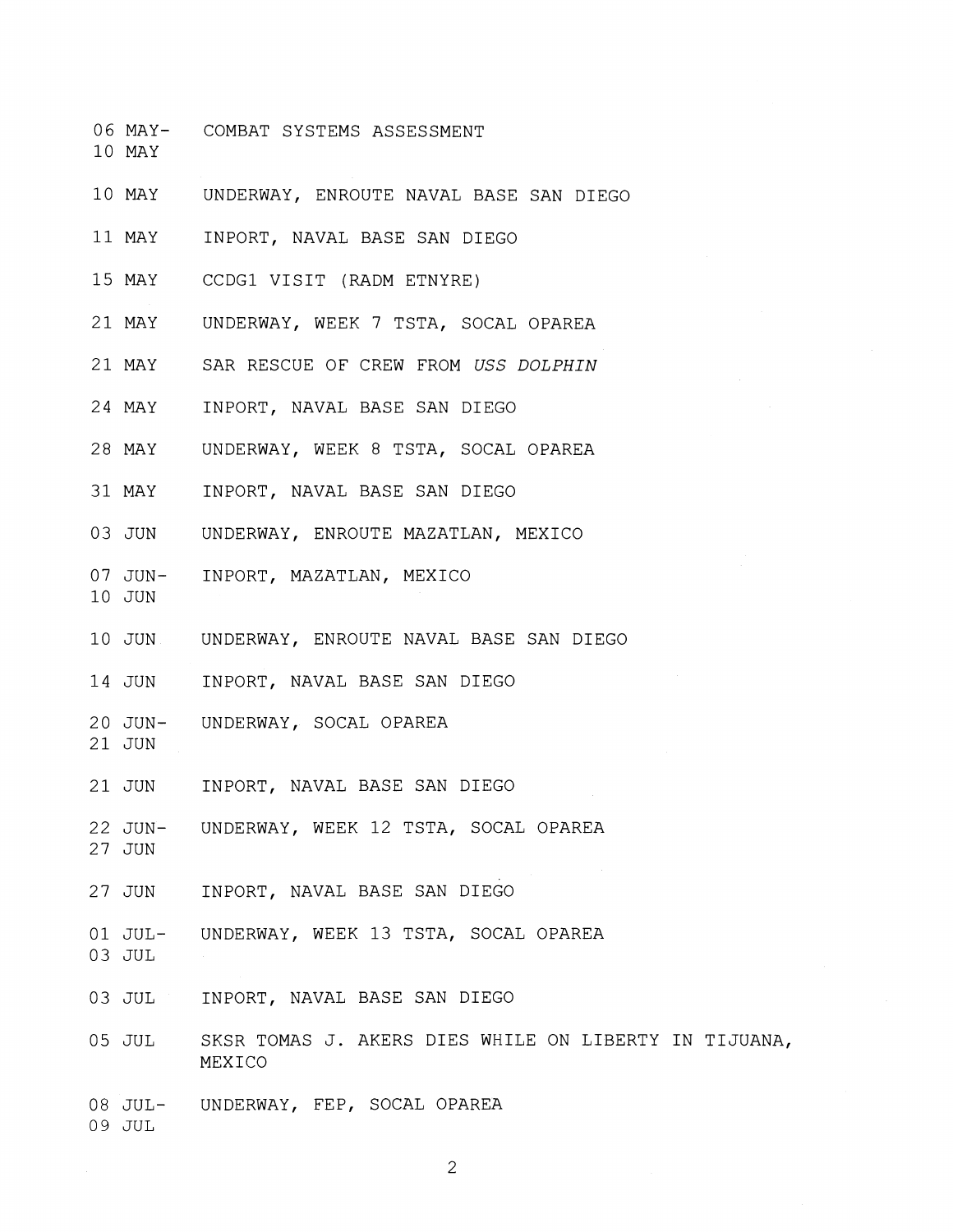09 JUL INPORT, NAVAL BASE SAN DIEGO

 $\sim$ 

- 10 JUL-UNDERWAY, COMPTUEX, SOCAL OPAREA
- 24 JUL
- 24 JUL INPORT, NAVAL BASE SAN DIEGO
- 29 JUL-C5RA
- 09 AUG
- 06 AUG UNDERWAY, SOCAL OPAREA
- 07 AUG INPORT, NAVAL BASE SAN DIEGO
- 08 AUG MEMORIAL SERVICES FOR SKSR TOMAS J. AKERS
- 19 AUG UNDERWAY, ENROUTE NAVAL WEAPONS STATION SEAL BEACH
- 19 AUG FAMILY DAY CRUISE
- 19 AUG INPORT, NAVAL WEAPONS STATION SEAL BEACH
- 20 AUG AMMUNITION ONLOAD
- 20 AUG UNDERWAY, ENROUTE NAVAL BASE SAN DIEGO
- 21 AUG INPORT, NAVAL BASE SAN DIEGO
- 26 AUG-INSURV
- 30 AUG
- 28 AUG UNDERWAY, INSURV, SOCAL OPAREA
- 28 AUG INPORT, NAVAL BASE SAN DIEGO
- 04 SEP DEAD-STICK BERTHSHIP FROM PIER 4 TO PIER 8
- 05 SEP-ATG FORCE PROTECTION TRAINING
- 06 SEP
- 09 SEP ATG FORCE PROTECTION TRAINING
- 09 SEP-12 SEP UNDERWAY, BG SUSTAINMENT EXERCISE, SOCAL OPAREA
- 16 SEP BERTHSHIP PIER 8 TO PIER 4
- 16 SEP CHIEF PETTY OFFICER PINNING CEREMONY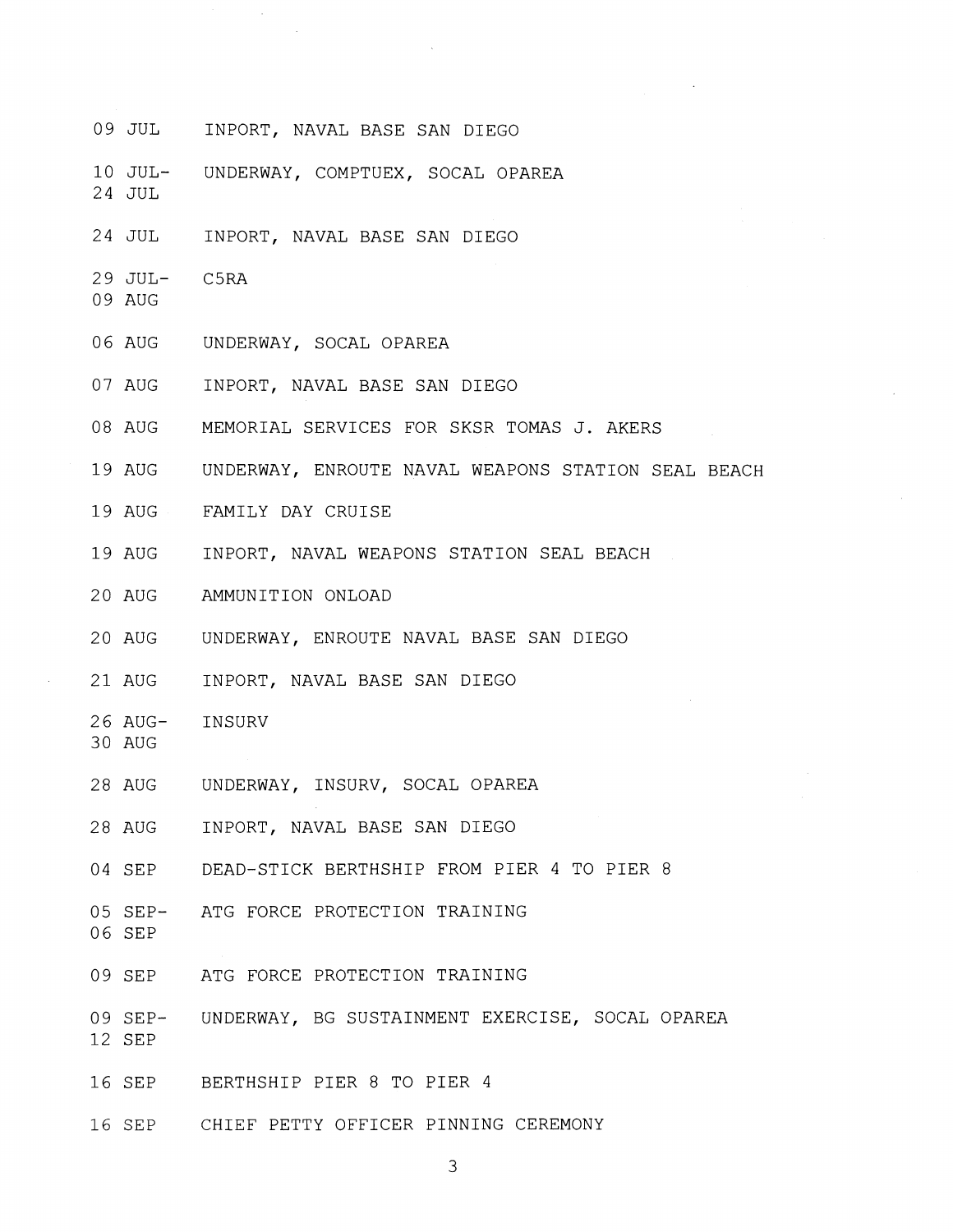- 16 SEP-30 SEP PRE-OVERSEAS MOVEMENT, LEAVE PERIOD 1
- 30 SEP-PRE-OVERSEAS MOVEMENT, LEAVE PERIOD 2
- 16 OCT COMNAVSURFPAC VISIT (VADM LAFLEUR)
- 17 OCT-UNDERWAY, JTFEX, SOCAL OPAREA
- 29 OCT

15 OCT

- 22 OCT CLASS 'C' FIRE, 2 SWITCHBOARD
- 24 OCT COMTHIRDFLT VISIT (VADM BUCCHI)

31 OCT ENS | COMMISSIONING CEREMONY

- 01 NOV CONGRESSWOMAN SUSAN DAVIS VISIT
- 02 NOV-UNDERWAY, WESTPAC 02-03
- 31 DEC
- 22 NOV-PORT VISIT, HONG KONG
- 27 NOV
- 27 NOV UNDERWAY, ENROUTE SINGAPORE
- 01 DEC-PORT VISIT, SINGAPORE
- 07 DEC
- 07 DEC TRANSIT, STRAITS OF MALACCA
- 07 DEC UNDERWAY, ENROUTE ARABIAN GULF
- 17 DEC TRANSIT STRAITS OF HORMUZ
- 17 DEC-MI0 OPERATIONS, ARABIAN GULF
- 31 DEC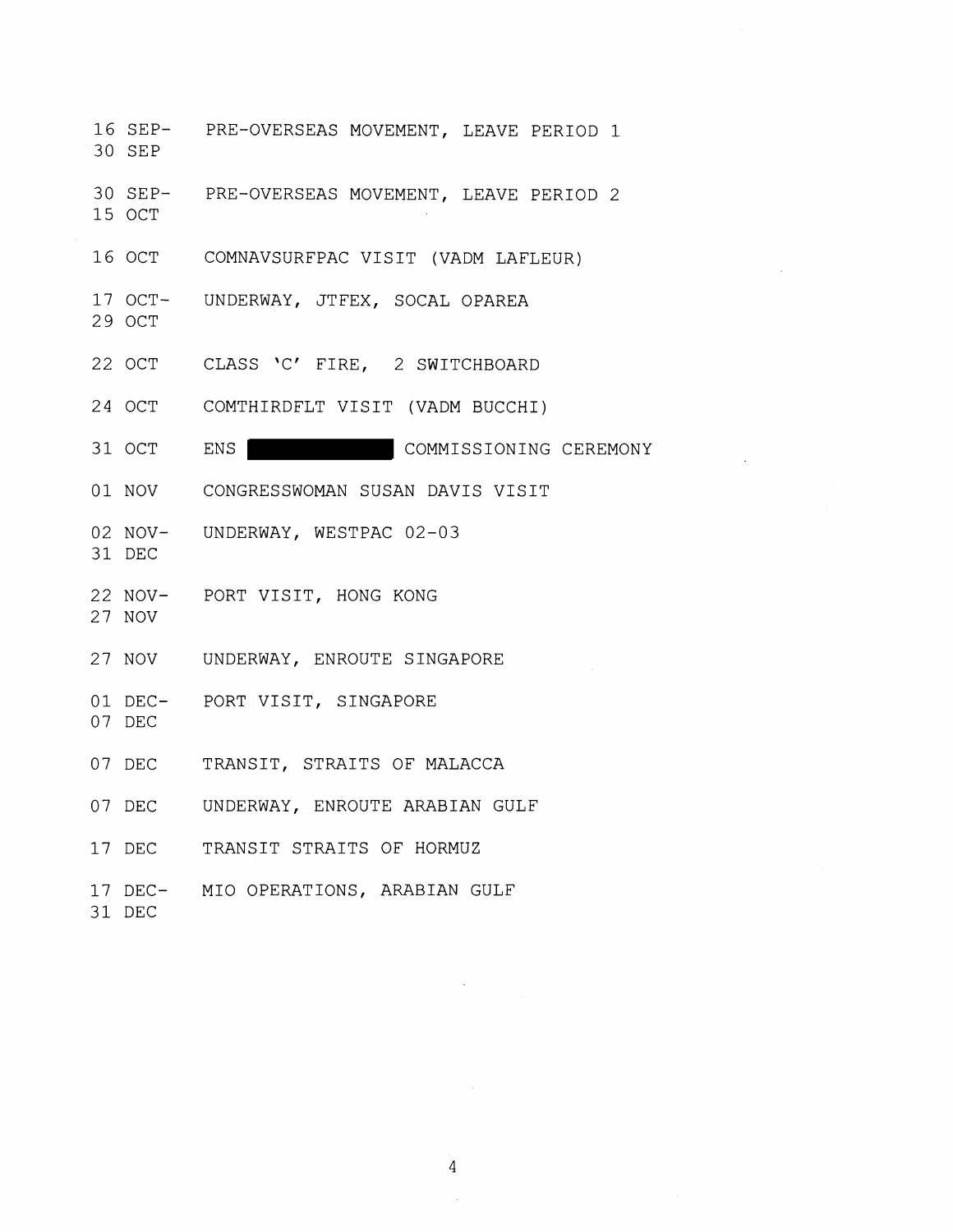#### USS THACH (FFG 43)

#### **COMMAND HISTORY 2001**

### **HISTORICAL NARRATIVE**

**USS** *THACH* started the New Year with a Holiday Standdown, which ended on 07 January. On 10 January, THACH berthshiped to the Naval Base San Diego graving dock compound for commencement of DSRA 2002.

The month of February got off to a good start when on 06 February, *THACH* was named Runner-Up for the Fiscal Year 2001 CNO Environmental Quality Small Ship Award.

On 25 February, *THACH was* put back into the water and berthshiped to Continental Maritime San Diego Pier 6 North.

The month of March began just as the month of February had, with THACH being recognized for more awards. On **01** March THACH was named as a 2001 Command Excellence Award Winner for Maritime Warfare (Third Consecutive Award), Engineering (Third Consecutive Award), and Logistics Management. On **13** March, *THACH* was named CG/DDG/FFG Category Second Place Winner for **2001**  Public Affairs Center Hometown News Award.

On 21 March, *THACH* completed DSRA 2002 and was ready for sea trials to test out all her new and upgraded equipment, Following sea trials, *THaCH* returned to Naval Base San Diego on 22 March.

Enclosure (3)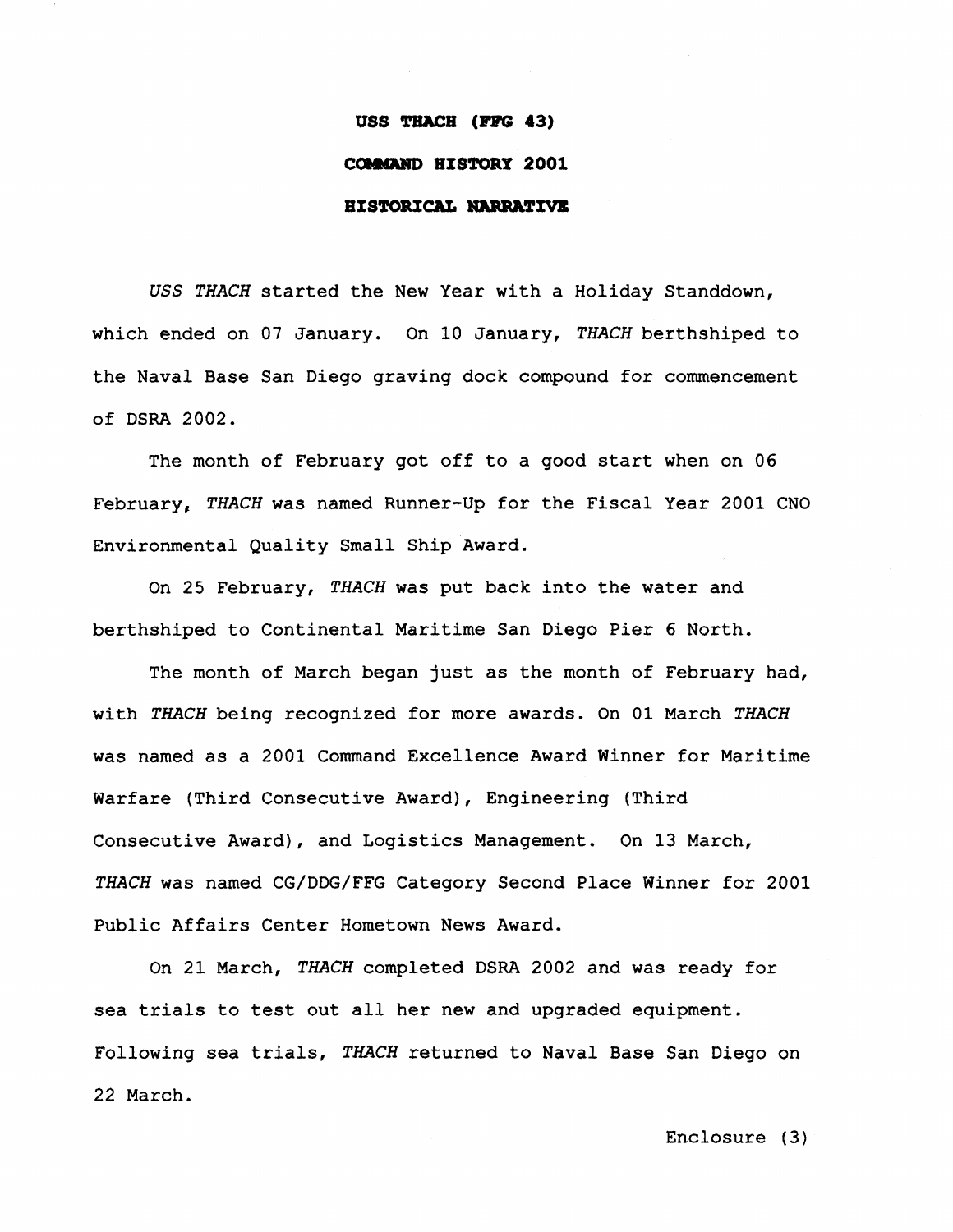On **05** April *THACH* was named as a **2001** Force Commander Annual Wellness Unit Award (Green H) Winner for the fifth. consecutive year.

THACH entered the Inter-Deployment Training Cycle on 08 April, The first obstacle was CART **11,** which ran from 08-12 April.

On 29 April *THACH* got underway from Naval Base San Oiego and headed for Naval Weapons Station Seal Beach for an ammunition onload. Following the onload, which lasted from **01- 03** May, *THACH* got underway for NSWC Port Hueneme, arriving on 04 May.

While in NSWC Port Hueneme, from 06-10 May, *THACH* underwent a Combat Systems Assessment, where all combat systems equipment was inspected by skilled technicians to ensure everything was operating at peak performance.

After returning to Naval Base San Diego on **11** May, *THACH*  welcomed aboard **RADM** Terrance T. Etnyre, Commander, Cruiser Destroyer Group One, on 15 May.

On 21 May, *THACH* got underway for week 7 of TSTA training. Late that evening, while performing training exercises, THACH responded to *a* distress call from the research submarine USS DOLPHIN (AGSS-555) . **Utilizing the** RHIB, **THACH's** boat crew played the primary role in rescuing all 43 crewmembers from *DOLPHIN*  after they had abandoned ship due to a fire onboard. Following

 $\overline{2}$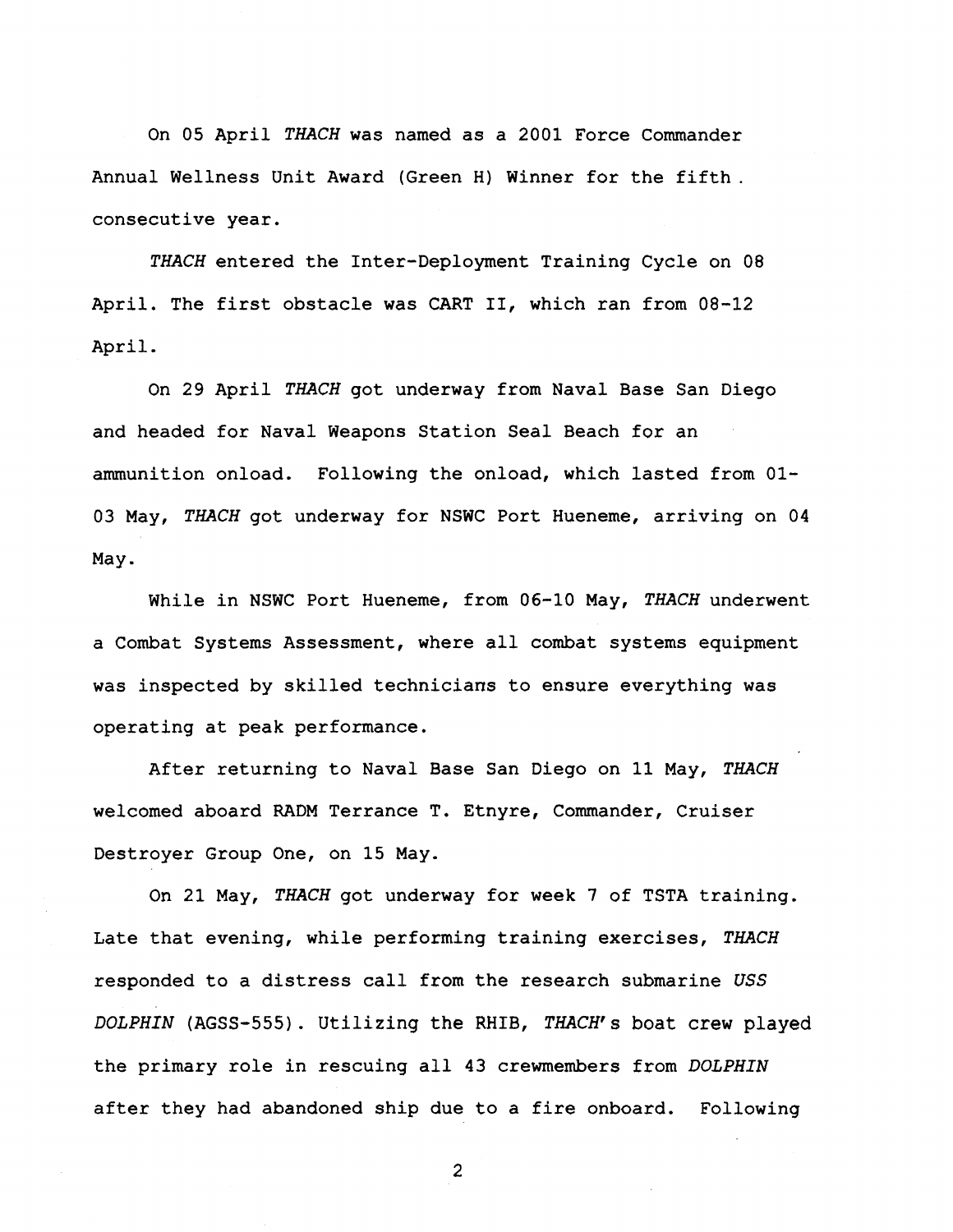the rescue, *THACH* returned to Naval Base San Diego on 24 May.

From **28-31** May, *THACH* was underway for week 8 of TSTA training. Following this short underway period, *THACH* again was underway on **03** June, enroute to Mazatlan, Mexico.

Arriving in Mazatlan, Mexico on 07 June, the crew of *THACH*  enjoyed the beaches, the sunshine, and the local hospitality until getting underway **10** June.

After returning to Naval Base San Diego on **14** June, THACH continue with her training cycle. Underway periods continued from **20-21** June, 22-27 June, and **01-03** July.

On **05** July, *THACH* was saddened with the death of one of her own, SKSR Tomas J. Akers, who died while on liberty in Tijuana, Mexico,

**TMCH** was again underway from **08-09** July for the Final Evaluation Problem, marking the end to the basic training cycle.

After spending the evening of 09 July inport Naval Base San Diego, *THACH* was underway from **10-24** July for COMPTUEX, performing various exercises along with the USS CONSTELLATION (CV **64)** Battle Group. For this period, *TItACH* welcomed the "Battlecats" from **HSL-43** Detachment Two.

From 29 July - **09** August, *THACH* completed a **C5RA,** where the Combat Systems equipment received one final groom before the upcoming deployment.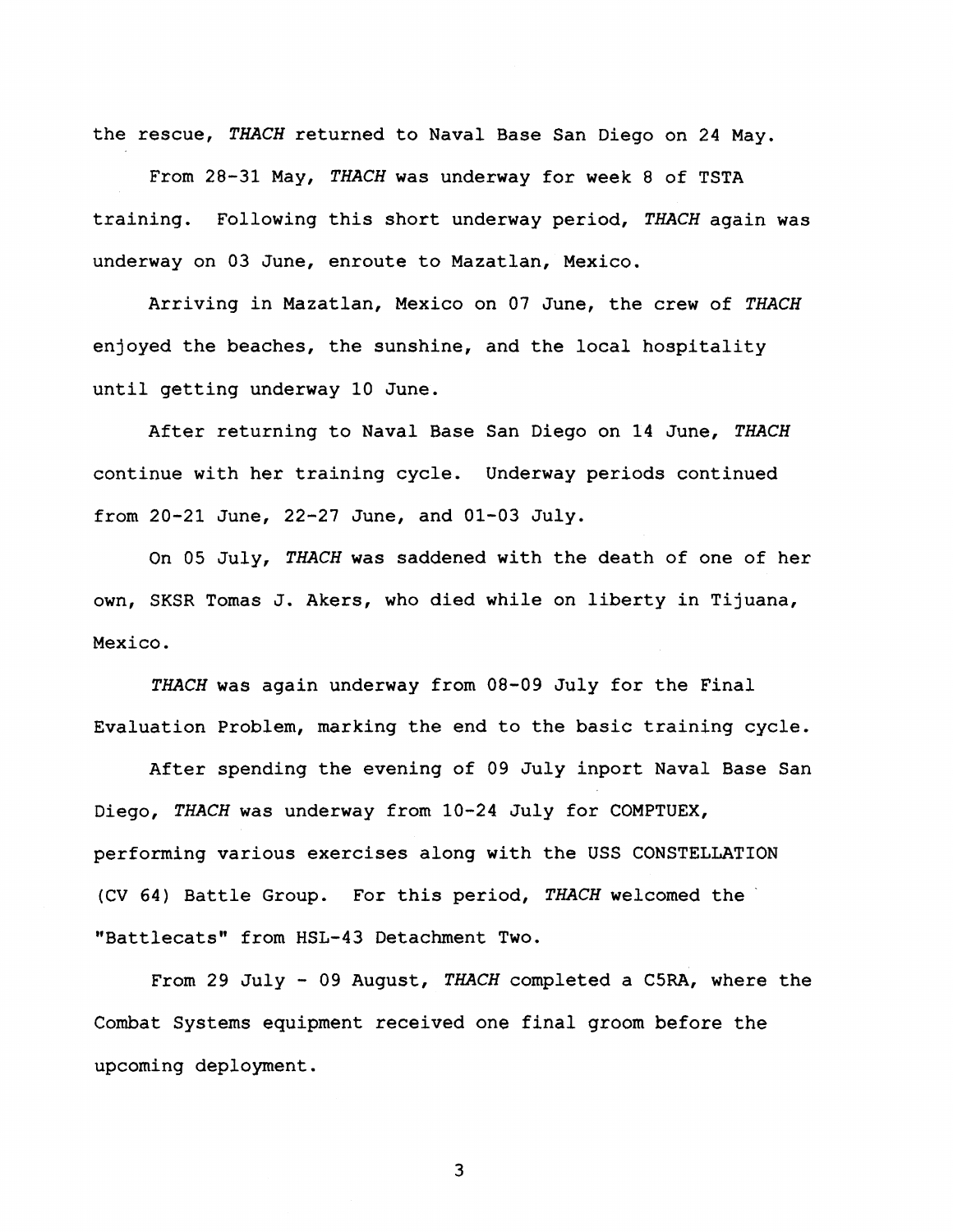On 08 August, *THACH* held memorial services for SKSR Tomas **J.** Akers.

Embarking family members, *TILACH* was again underway on 19 August for a Family Day Cruise while enroute to Naval Weapons Station Seal Beach. After dropping off the family members upon arrival, *THACH* completed an ammunition onload on 20 August.

Following a return to Naval Base San Diego, THACH made preparations for the Board of Inspection and Survey (INSURV), which lasted from 26-30 August.

On 04 September, THACH made a dead-stick berthship from Pier 4 to Pier 8 of Naval Base San Diego. While on Pier 8, *THACH*  took part in the ATG Force Protection Training which lasted until 09 September.

From 09-12 September, THACH was underway with the CONSTELLATION Battle Group for a Battle Group Sustainment Exercise.

On the morning of 16 September, *THACH* held the Chief Petty Officer Pinning Ceremony on the forecastle. Following the ceremony, Leave Period **1** of the Pre-Overseas Movement Leave and Upkeep Period commenced.

Upon completion of Leave Period 1 on 30 September, Leave Period 2 commenced, ending on 15 October.

With the entire crew onboard, Commander, Navy Surface

 $\boldsymbol{4}$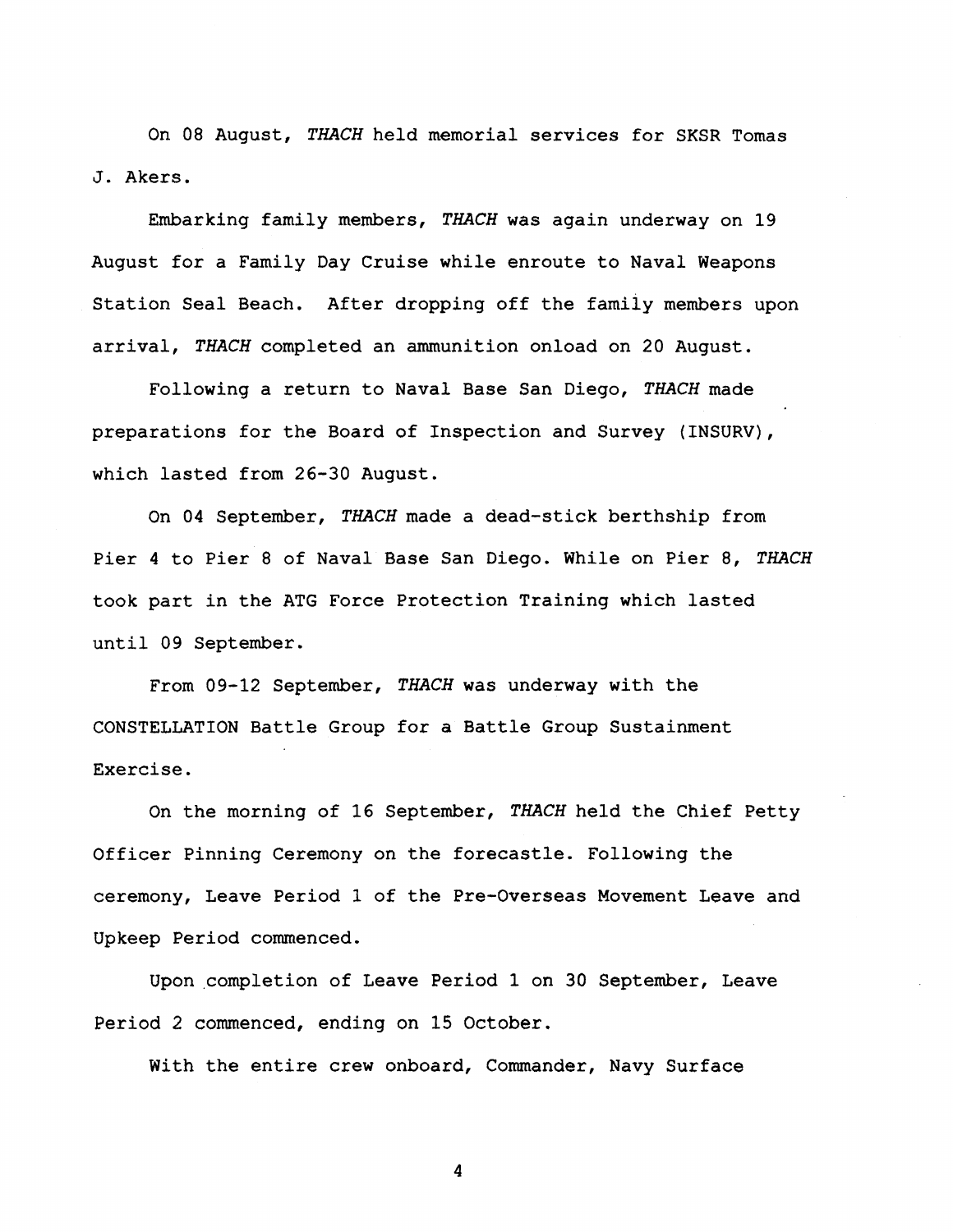Forces Pacific Fleet (COMNAVSURFPAC), VADM LaFleur visited THACH on 16 October to talk to the crew about the upcoming deployment.

From 17-29 October, *THACH* and the CONSTELLATION Battle Group were underway in the Southern California operations area for a Joint Task Force Exercise (JTFEX).

On 22 October, *THACH* experienced a Class **'C'** Fire to the #2 Switchboard. Rapid response from the engineers manning Auxillary Machinery Room #2 ensured the fire was put out and did not spread to additional equipment.

Commander, Third Fleet, VADM Bucchi visited *THACH* on 24 October.

After returning from JTFEX, *THACH* commissioned ITC(SW/AW) an Ensign on 31 October and on 01 November Congresswoman Susan Davis toured the ship.

On 02 November, *THACH* and the CONSTELLATION Battle Group got underway for the 2002-2003 Western Pacific Deployment.

Arriving in Hong Kong on 22 November, *THACH* moored to a buoy. The crew enjoyed five days of liberty before getting underway on 27 November.

On 01 December, *THACH* made her final port visit for 2002, arriving at the Changi Naval Base in Singapore. The crew enjoyed the local hospitality for six days, until getting underway on 07 December.